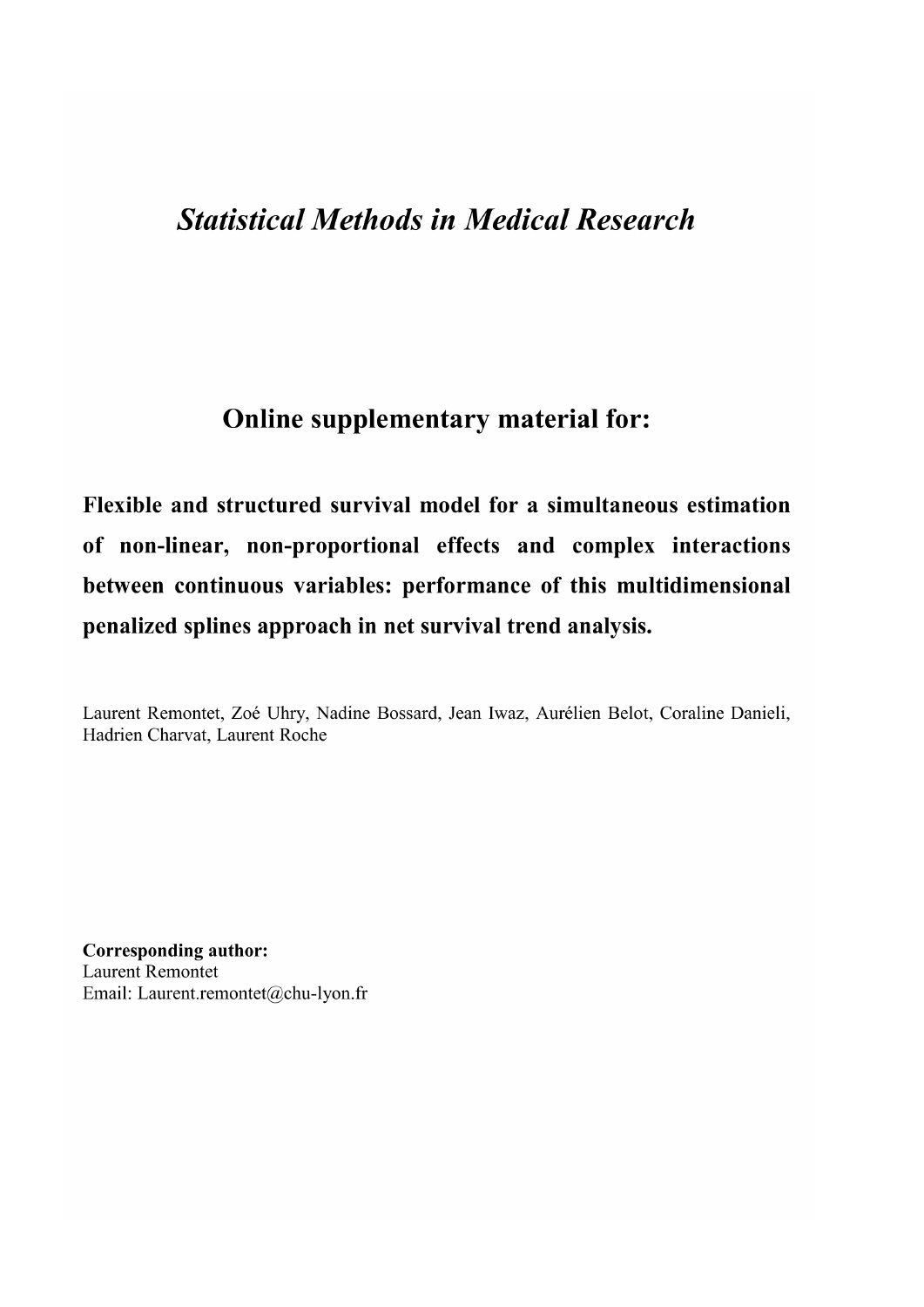### Contents

| Supplementary Table S1. Description of the models used for generation of the data                            | 2      |
|--------------------------------------------------------------------------------------------------------------|--------|
| Supplementary Figure S1. 3D-plots of the theoretical excess mortality hazard for cervix uteri                | 3      |
| Supplementary Figure S2. Standardized net survival as a function of the year with 2000 cases                 | 4      |
| Supplementary Figures S3-S6. Excess mortality hazard by age as a function of time, by method and sample size | 5      |
|                                                                                                              | 5      |
|                                                                                                              | 6      |
|                                                                                                              | $\tau$ |
|                                                                                                              | -8     |
| Supplementary Figures S7-S10. Age-specific net survival as a function of year, by method and sample size     | 9      |
|                                                                                                              | 9      |
|                                                                                                              | 10     |
|                                                                                                              | 11     |
|                                                                                                              | 12     |
| Case study: trends in net survival and in the dynamics of excess hazard from cervical cancer, in France      | 13     |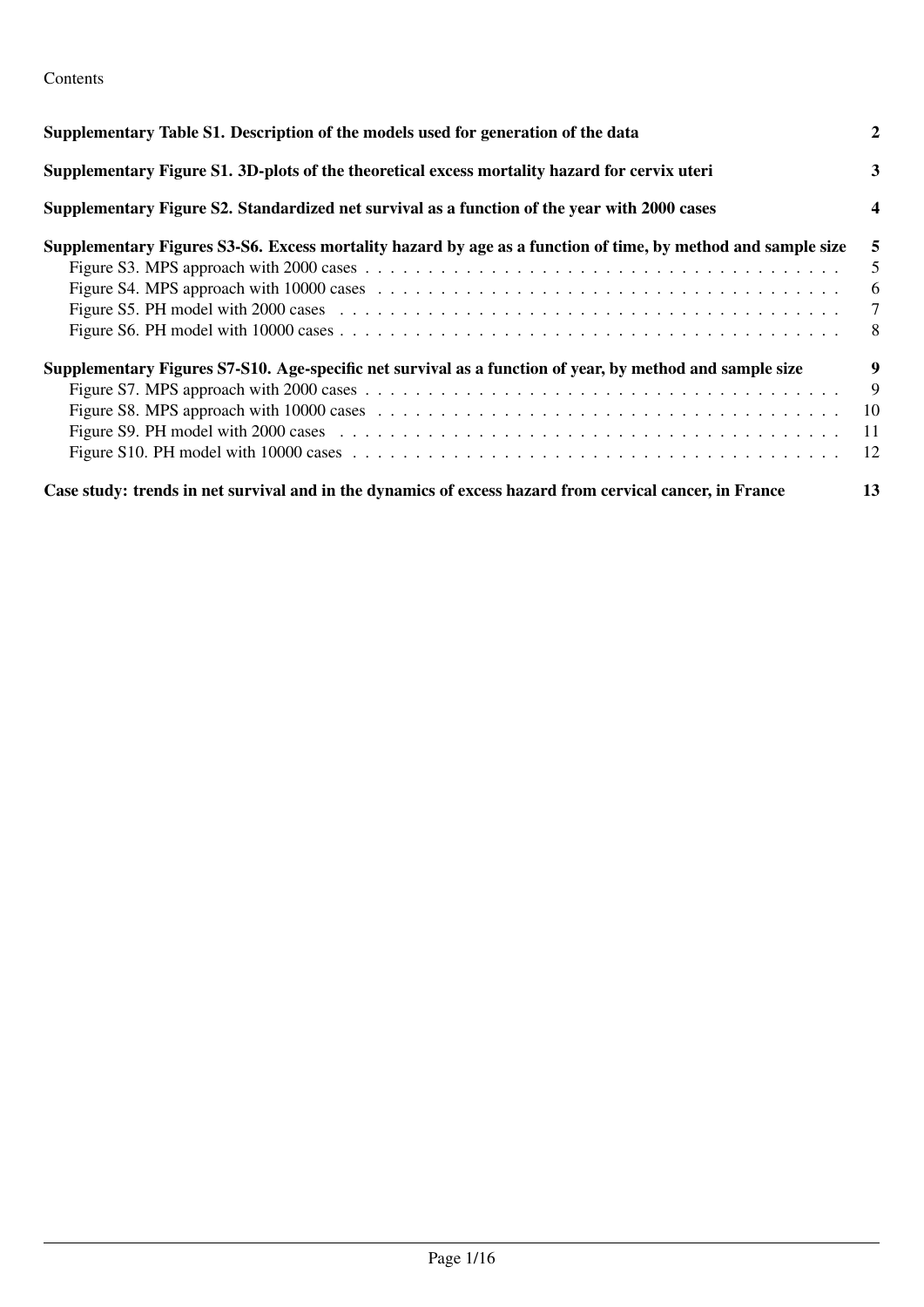| Scenario | Cancer<br>site  | Type of model used<br>for $log[{\rm h}_E(t,a,y)]^{(1)}$                         | Detail of the model used for $log[hE(t,a,y)](2)$                                                                                                                                                                                                                                                                                         | Characteristics                                                                  |
|----------|-----------------|---------------------------------------------------------------------------------|------------------------------------------------------------------------------------------------------------------------------------------------------------------------------------------------------------------------------------------------------------------------------------------------------------------------------------------|----------------------------------------------------------------------------------|
|          |                 | Esophagus $ \sim f(t) + h(t) \times a + g(a)$                                   | $\sim F P_0(t) + F P_1(t) \times a + \beta_7 a + \beta_8 (1/(\sqrt{a})) + \beta_9 \log(a)$                                                                                                                                                                                                                                               | No effect of y                                                                   |
| 2        | Stomach         | $-(a)\theta + a \times a + b(a) + c$<br>$k(y) + y: \gamma(t)$                   | $\beta_{10}\left(\frac{1}{y^2}\right) + \beta_{11}y^2 + y: \left[\beta_{12}\left(\frac{1}{(t+1)}\right) + \beta_{13}\log(t+1) + \beta_{14}t\right]$<br>$\sim F P_0(t) + F P_1(t) \times a + \beta_7 a + \beta_8 (1/a^2) + \beta_9 a^3$ +                                                                                                 | NLIN-NPH effect of y and<br>no a-y interaction                                   |
|          | <b>Breast</b>   | $-f(t) + h(t) \times a + g(a)$<br>$k(y) + n(a): k(y)$                           | $\beta_{10}y^2+\beta_{11}y^3+\beta_{12}a^2y^2+\beta_{13}a^2y^3+\beta_{14}a^3y^2+\beta_{15}a^3y^3$<br>$\sim F P_0(t) + F P_1(t) \times a + \beta_7 a + \beta_8 a^3 + \beta_9 [a^3 \log(a)] +$                                                                                                                                             | NLIN-PH effect of y with<br>a-y interaction                                      |
|          | Cervix<br>uteri | $-f(t) + h(t) \times a + g(a)$<br>$n(a):(y+y:t)$<br>$y + y$ : $t +$             | $\beta_{12}a^2y + \beta_{13}a^2yt + \beta_{14}a^3\log(a)y + \beta_{15}a^3\log(a)yt$<br>$\sim F P_0(t) + F P_1(t) \times a + \beta_7 a + \beta_8 a^2 + \beta_9 \log(a) +$<br>$\beta_{10}y + \beta_{11}yt +$                                                                                                                               | LIN-NPH effect of y with<br>high a-y interaction and<br>triple t-a-y interaction |
|          | Ovary           | $-f(t) + h(t) \times a + g(a)$<br>$n(a)$ : [ $k(y) + y$ : t]<br>$k(y) + y: t +$ | $\beta_{13}y^2\sqrt{a} + \beta_{14}y^2\log(y)\sqrt{a} + \beta_{15}yt\sqrt{a} + \beta_{16}y^2\log(a)\sqrt{a} +$<br>$\sim F P_0(t) + F P_1(t) \times a + \beta_7 a + \beta_8 \sqrt{a} + \beta_9 a^2 +$<br>$\beta_{17}log(a)\sqrt{ay^2\log(y)} + \beta_{18}log(a)\sqrt{ayt}$<br>$\beta_{10}y^2 + \beta_{11}y^2 \log(y) + \beta_{12}y$ : t + | and complex triple t-a-y<br>NLIN-NPH effect of y<br>interaction                  |
|          |                 |                                                                                 | (1) Choice of scenarios (cancer site combined with type of model) were guided by the French results of SUDCAN study. Note that for esophagus (scenario 1 with no year-effet), a slight linear effect of y was actually observe                                                                                                           |                                                                                  |

with no year-effet), a slight linear effect of y was actually observed in SUDCAN and that for cervix uteri, the type of model<br>of French data (in SUDCAN, where period of diagnosis ended in 2004, no year effect was actually

(2) 
$$
FP_0(t) = \beta_0 + \beta_1 \left(\frac{1}{t+1}\right) + \beta_2 \log(t+1) + \beta_3 t
$$
 and  $FP_1(t) = \beta_4 \left(\frac{1}{t+1}\right) + \beta_5 \log(t+1) + \beta_6 t$ 

**Supplementary Table S1.** Model used for  $log[h_E(t, a, y)]$  to generate the data in the simulation study (FP: Fractional Polynomial).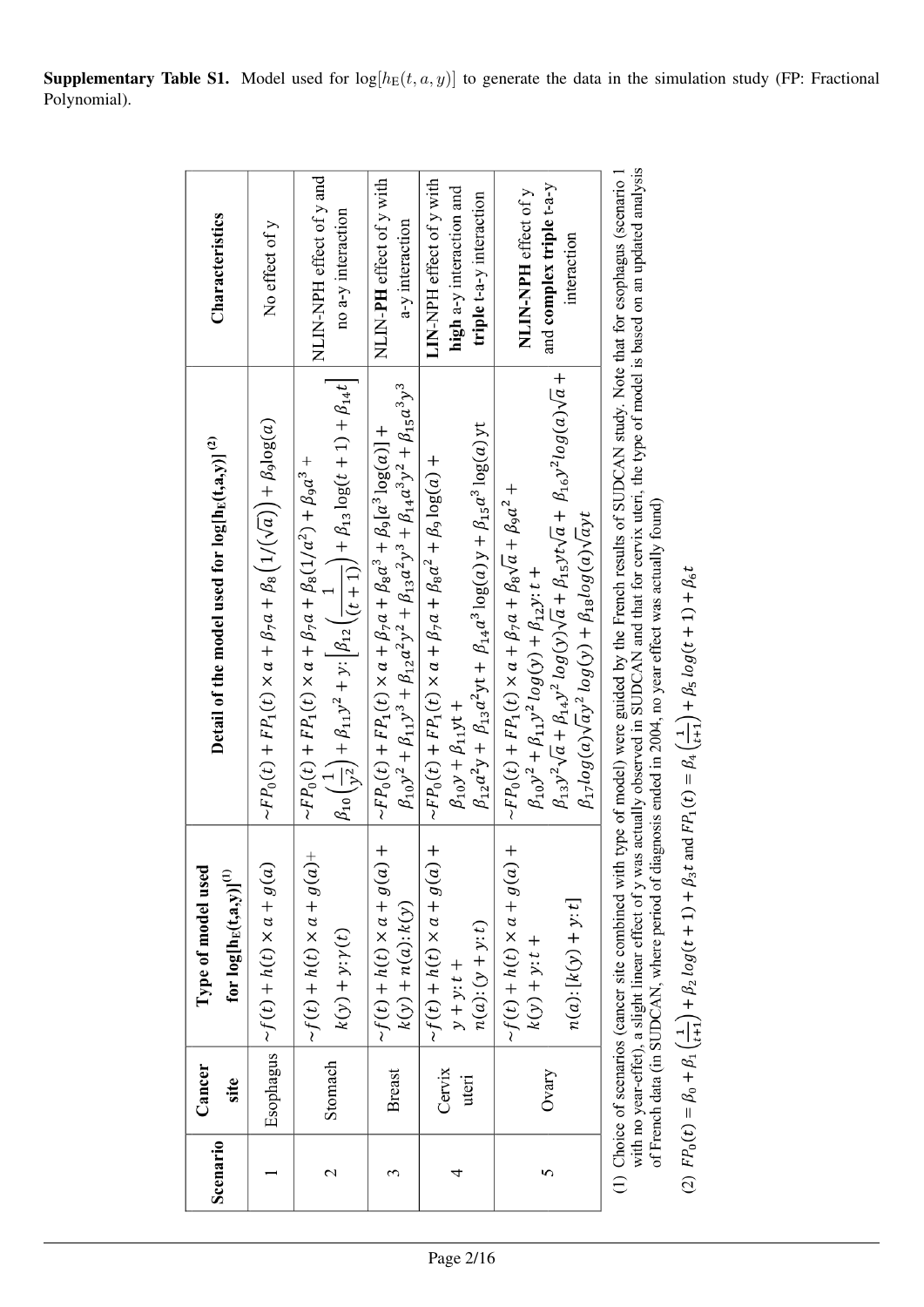Figure S1. Theoretical excess mortality hazard used for the generation of cervix uteri data in scenario 4. First row: 3d-plot of the excess hazard as a function of time and age, at years 1990, 2000, and 2010; second row: 3d-plot of the excess hazard as a function of year and age, at 0.5, 1, and 5 years; third row: 3d-plot of the excess hazard as a function of year and time, at 3 ages ( $10^{th}$ ,  $50^{th}$ , and  $90^{th}$  percentiles of the age distribution of the cases).

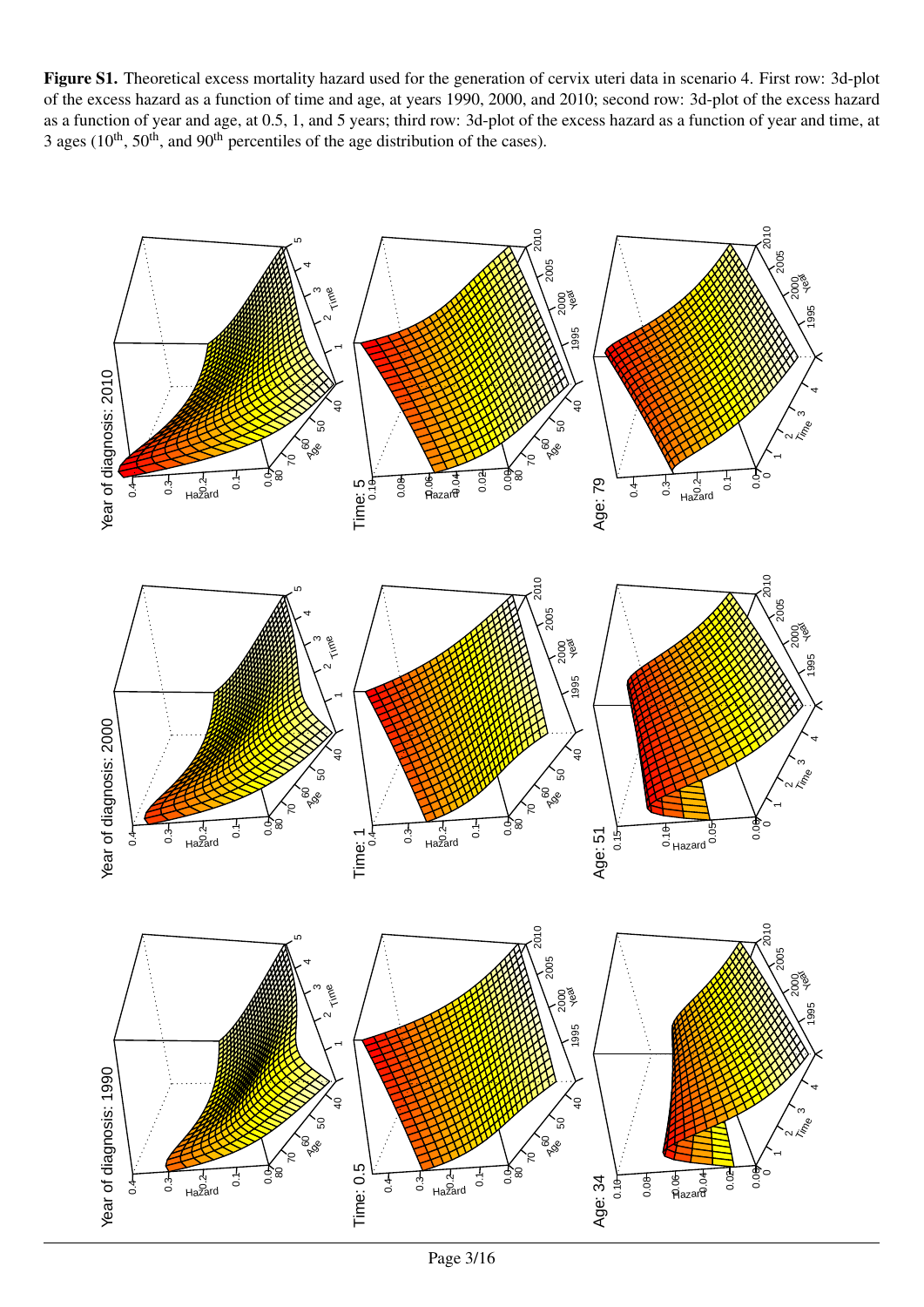Figure S2. Standardized net survival at 1 and 5 years as a function of the year of diagnosis in the five scenarios, with 2000 cases. Black solid curve: Theoretical standardized net survival; blue double-dashed curve: Mean of the standardized net survival estimated using the Proportional Hazard model (PH); red dashed curve: Mean of the standardized net survival estimated using the multidimensional penalized splines approach (MPS).

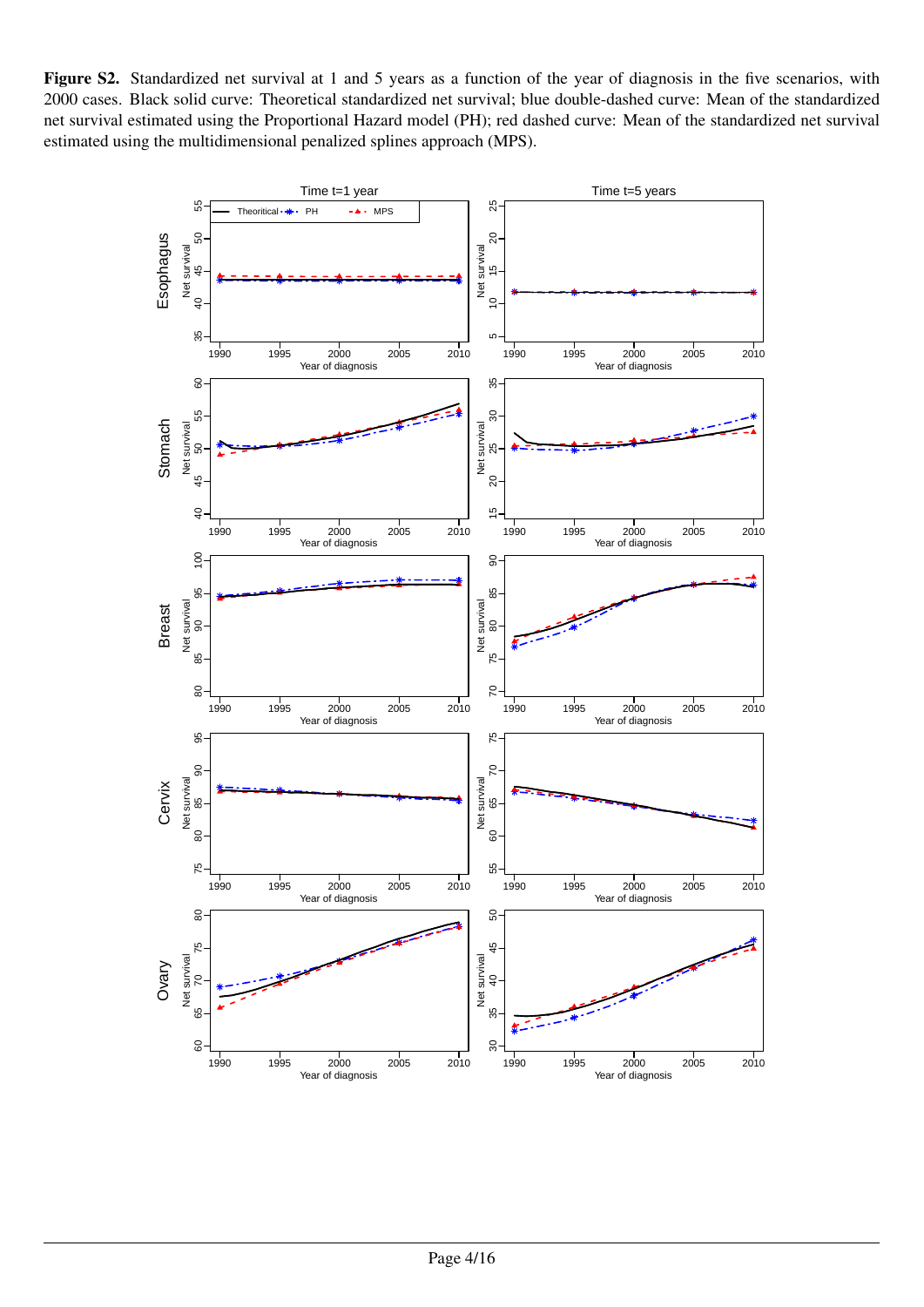Figure S3. Excess mortality hazard as a function of time since diagnosis in the five scenarios with 2000 cases, at 3 ages (10<sup>th</sup>, 50<sup>th</sup>, and 90<sup>th</sup> percentiles of the age distribution of the cases). Solid curve: Theoretical excess mortality hazard; dashed curve: Mean of the excess mortality hazard using the multidimensional penalized splines approach.

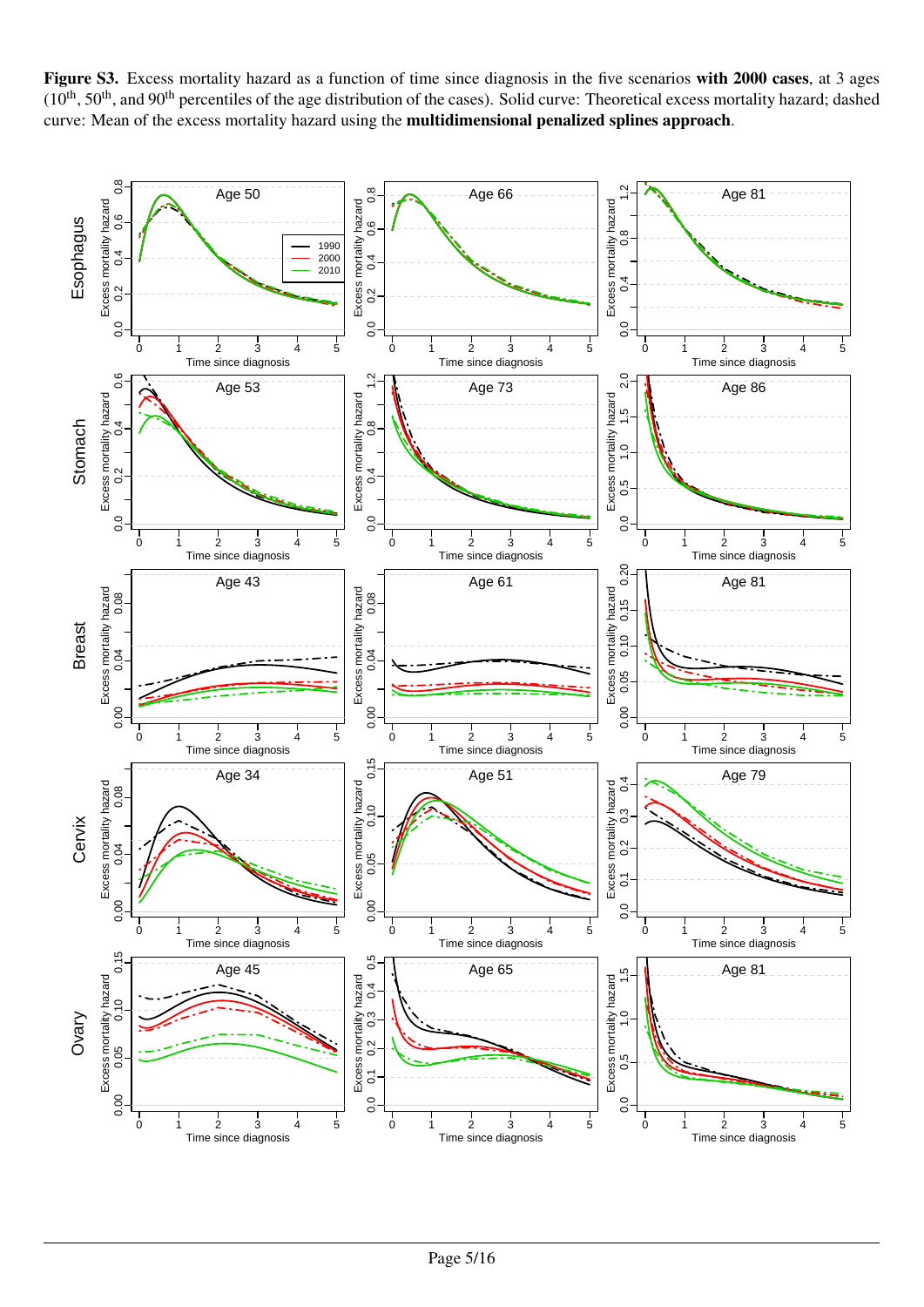Figure S4. Excess mortality hazard as a function of time since diagnosis in the five scenarios with 10000 cases, at 3 ages  $(10<sup>th</sup>, 50<sup>th</sup>,$  and  $90<sup>th</sup>$  percentiles of the age distribution of the cases). Solid curve: Theoretical excess mortality hazard; dashed curve: Mean of the excess mortality hazard using the multidimensional penalized splines approach.

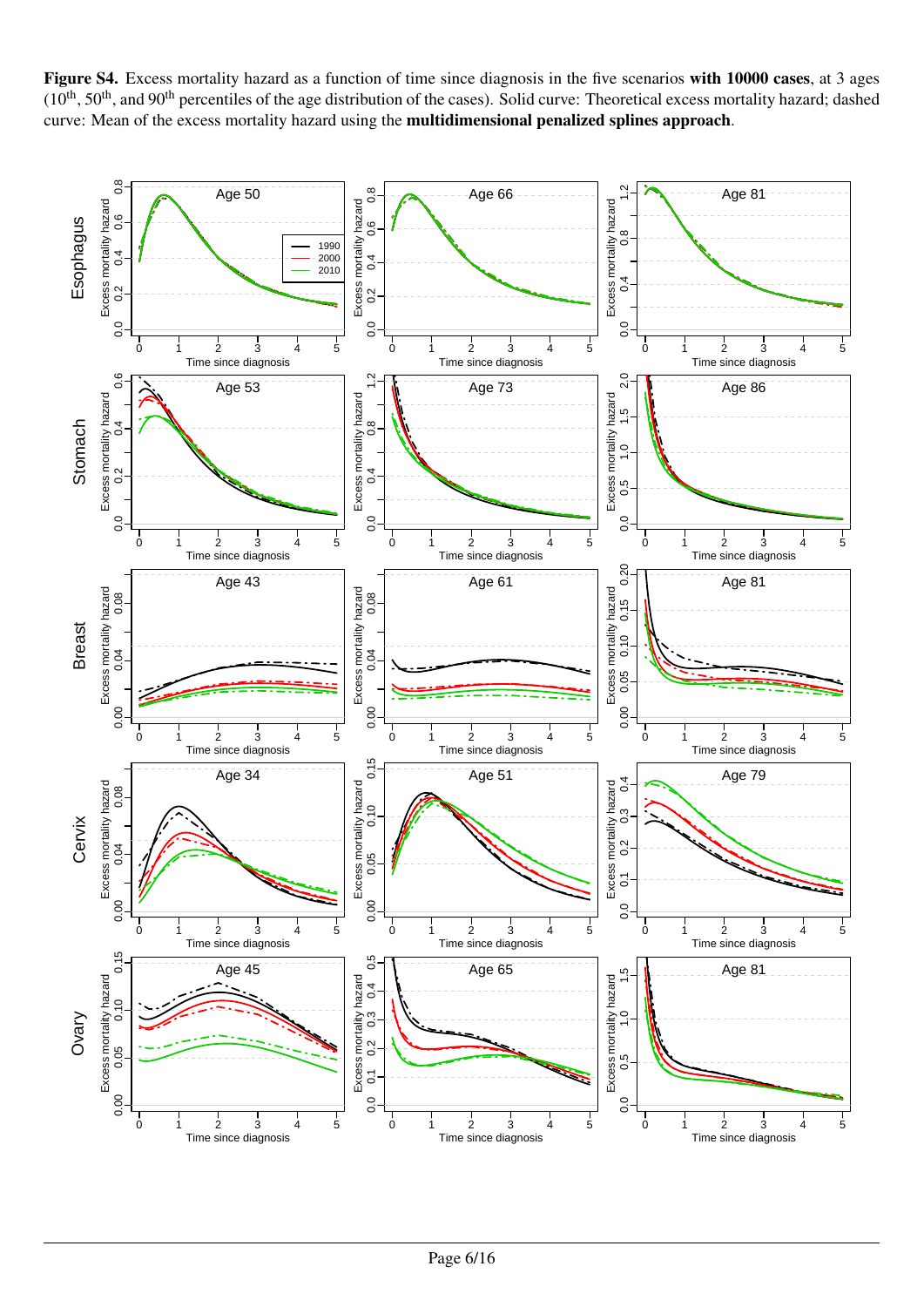Figure S5. Excess mortality hazard as a function of time since diagnosis in the five scenarios with 2000 cases, at 3 ages (10<sup>th</sup>, 50<sup>th</sup>, and 90<sup>th</sup> percentiles of the age distribution of the cases). Solid curve: Theoretical excess mortality hazard; dashed curve: Mean of the excess mortality hazard using the Proportional Hazard model.

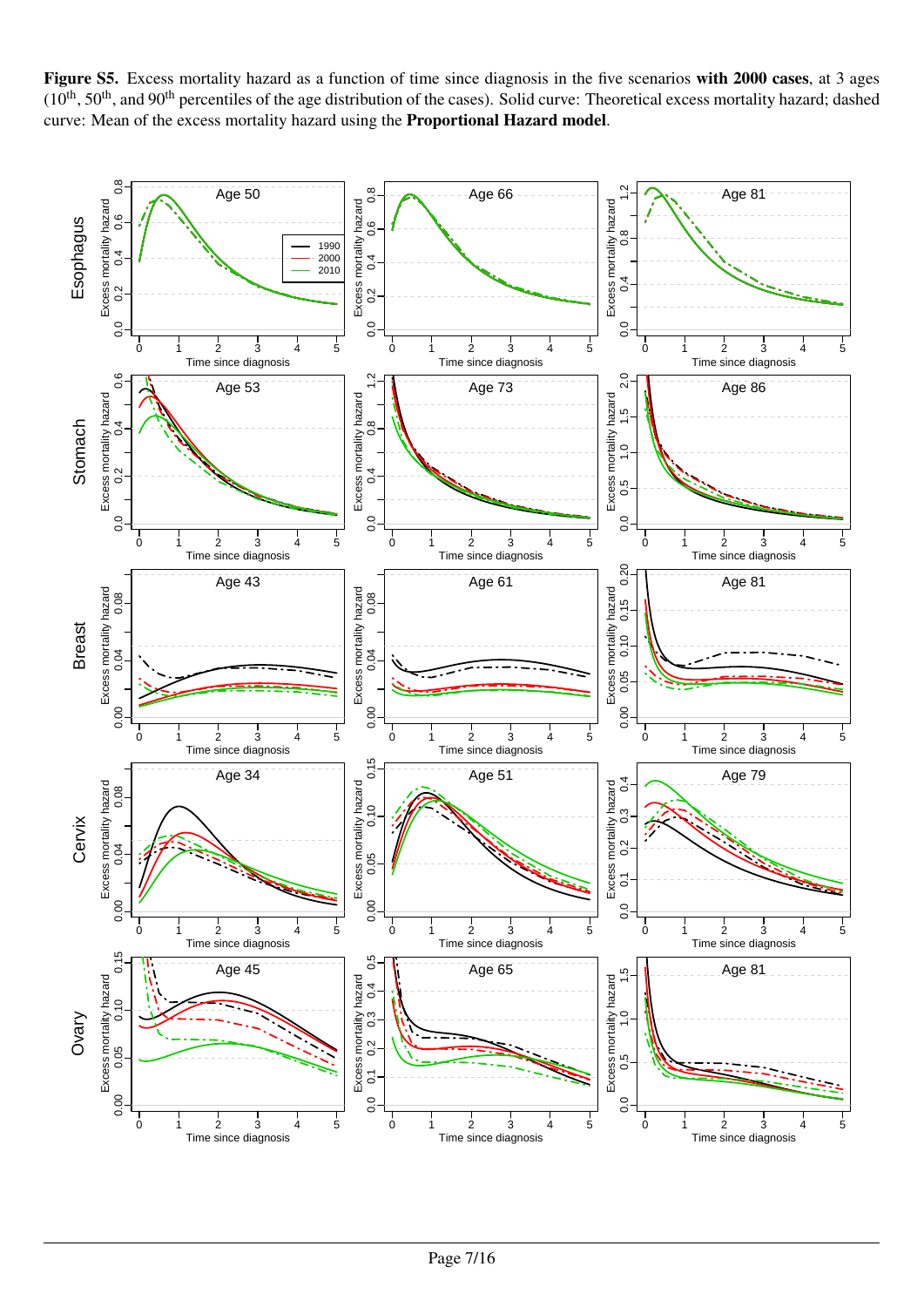Figure S6. Excess mortality hazard as a function of time since diagnosis in the five scenarios with 10000 cases, at 3 ages  $(10<sup>th</sup>, 50<sup>th</sup>,$  and 90<sup>th</sup> percentiles of the age distribution of the cases). Solid curve: Theoretical excess mortality hazard; dashed curve: Mean of the excess mortality hazard using the Proportional Hazard model.

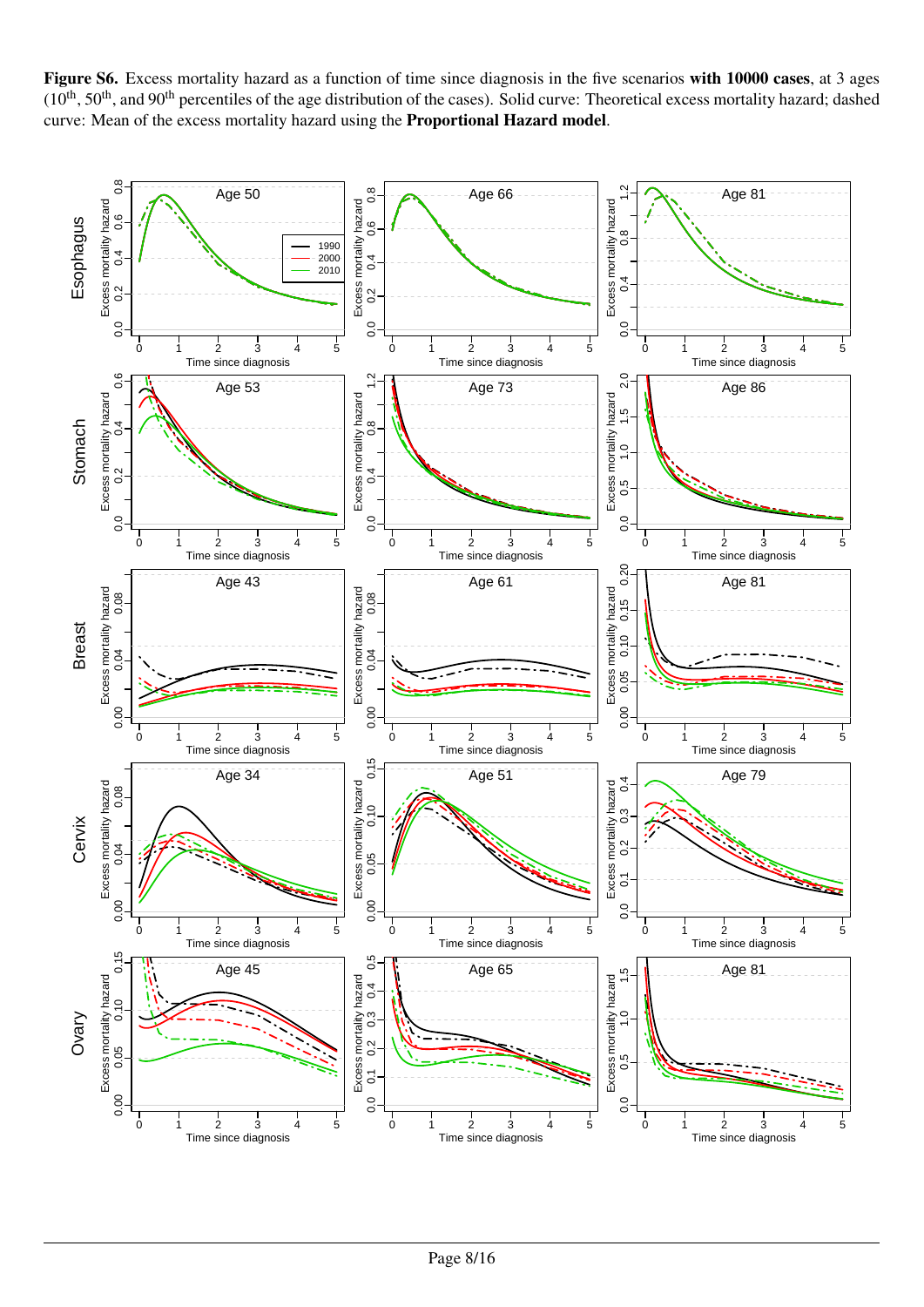Figure S7. Net survival at 1 and 5 years as a function of the year of diagnosis in the five scenarios with 2000 cases, at 3 ages  $(10<sup>th</sup>, 50<sup>th</sup>)$ , and  $90<sup>th</sup>$  percentiles of the age distribution of the cases). Solid curve: Theoretical age-specific net survival; dashed curve: Mean of the age-specific net survival estimated using the multidimensional penalized splines approach.

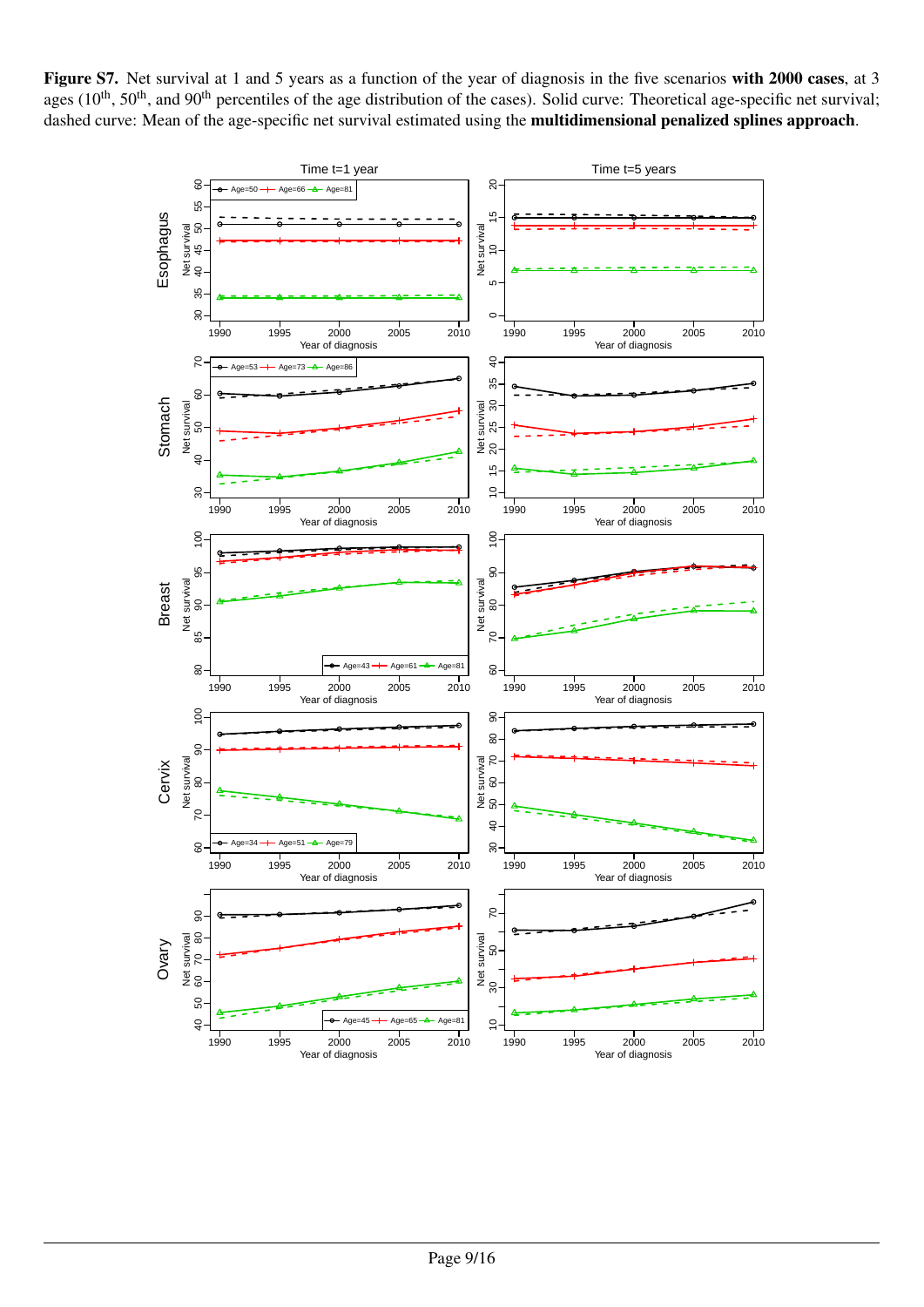Figure S8. Net survival at 1 and 5 years as a function of the year of diagnosis in the five scenarios with 10000 cases, at 3 ages  $(10<sup>th</sup>, 50<sup>th</sup>)$ , and  $90<sup>th</sup>$  percentiles of the age distribution of the cases). Solid curve: Theoretical age-specific net survival; dashed curve: Mean of the age-specific net survival estimated using the **multidimensional penalized splines approach**.

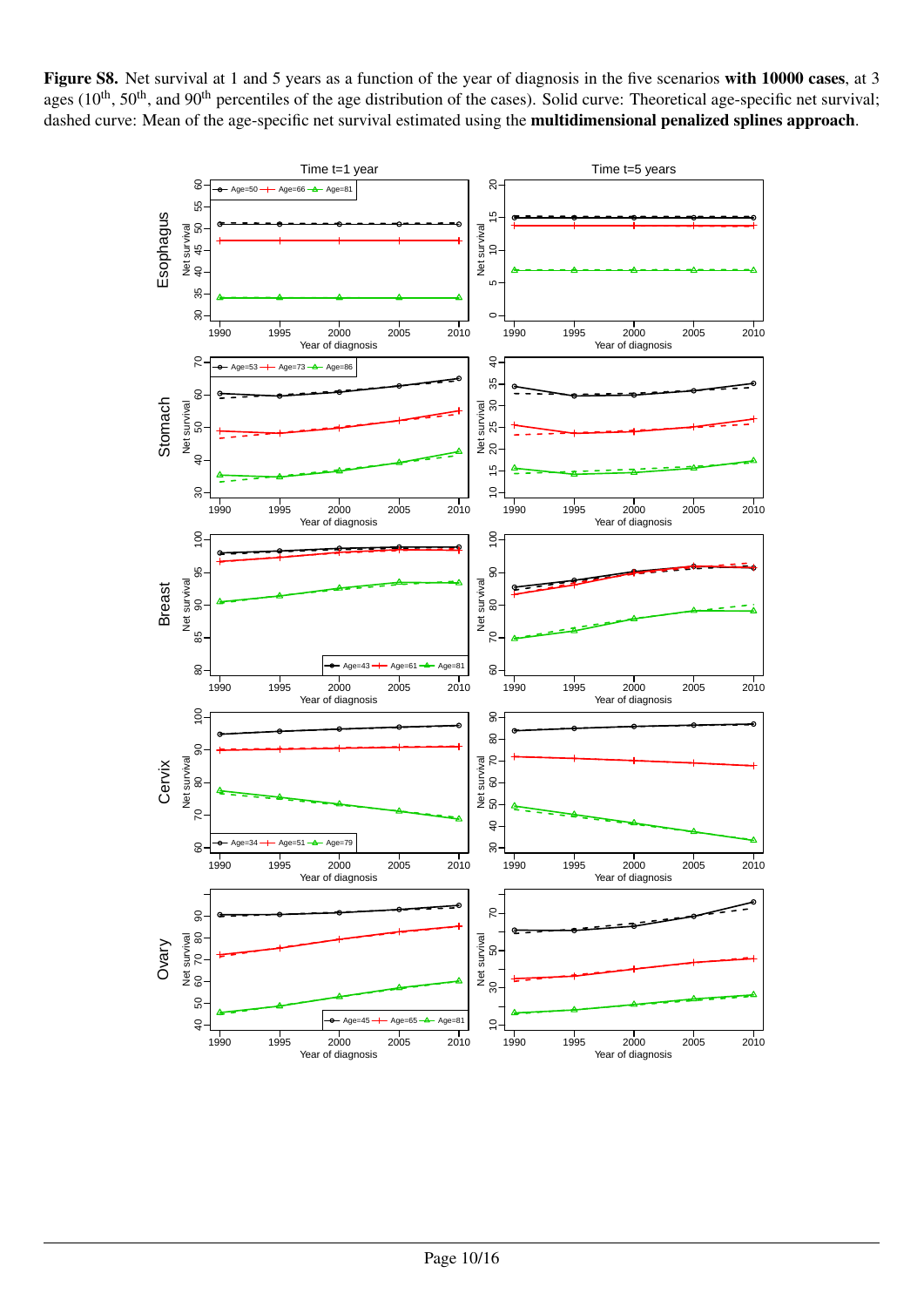Figure S9. Net survival at 1 and 5 years as a function of the year of diagnosis in the five scenarios with 2000 cases, at 3 ages  $(10<sup>th</sup>, 50<sup>th</sup>)$ , and  $90<sup>th</sup>$  percentiles of the age distribution of the cases). Solid curve: Theoretical age-specific net survival; dashed curve: Mean of the age-specific net survival estimated using the Proportional Hazard model.

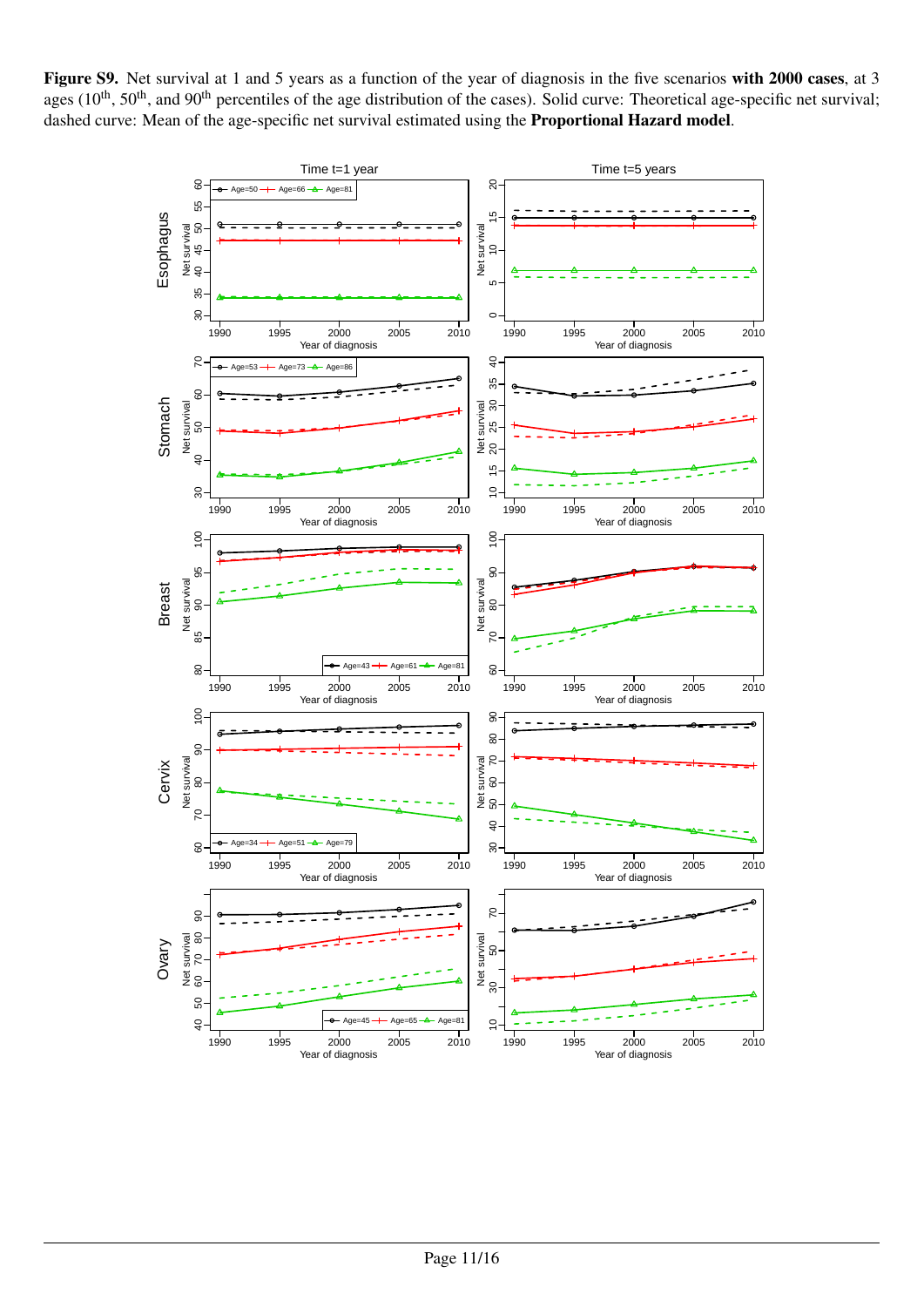Figure S10. Net survival at 1 and 5 years as a function of the year of diagnosis in the five scenarios with 10000 cases, at 3 ages  $(10<sup>th</sup>, 50<sup>th</sup>)$ , and  $90<sup>th</sup>$  percentiles of the age distribution of the cases). Solid curve: Theoretical age-specific net survival; dashed curve: Mean of the age-specific net survival estimated using the Proportional Hazard model.

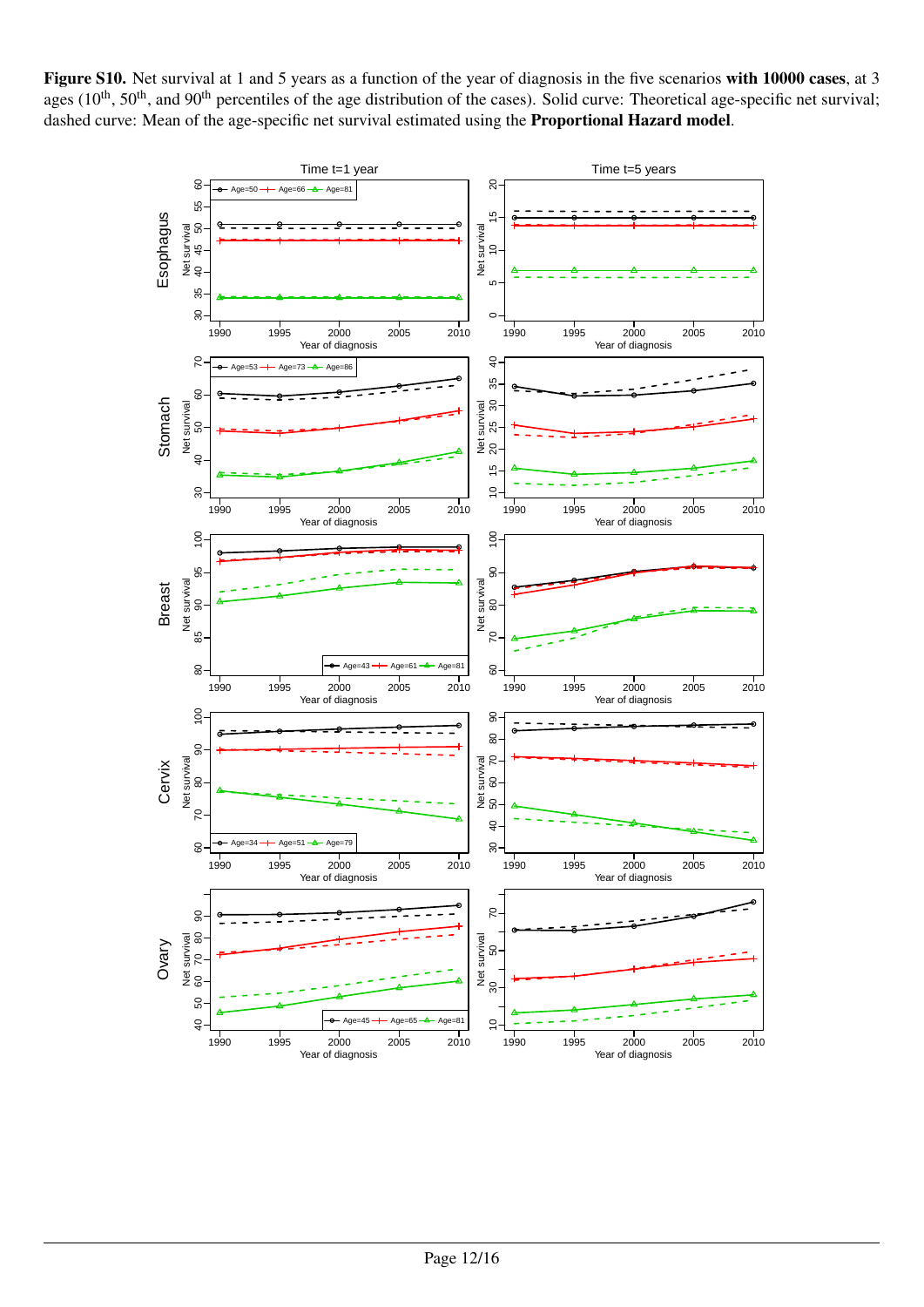### Case study: trends in net survival and in the dynamics of excess hazard from cervical cancer, in France.

This section is an illustration of a survival trends population-based study, as performed by the Multidimensional Penalized Splines approach (MPS) and the Proportional Hazard model (PH).

Here, we studied trends in net survival (NS) and in the excess hazard for cervical cancer in France; this study included all incident cases of primary invasive cervical cancer (ICD-03 code C53) diagnosed between January 1, 1989 and December 31, 2010 in the area covered by 7 registries of the French Network of Cancer registries (FRANCIM). The end of follow-up was June 30, 2013. This dataset was the one used to determine the theoretical parameters in the cervix uteri scenario (see section 3 of the paper). It included 5977 cervical cancer cases and 2139 (35.8%) deaths were observed within 5 years from diagnosis. Age at diagnosis ranged from 18 to 100 years (median: 49). More information about this dataset can be found in the works of Cowppli-bony and  $al.$ <sup>1, 2</sup>

The MPS and PH approaches were identical to those described in the simulation study (see sections 2.3.3, 2.3.4 of the paper). The age-standardized NS for a given year of diagnosis was also calculated as in the paper. We just recall that, for the MPS approach, the log-excess hazard was modelled as a function of time *t*, age *a*, and year of diagnosis *y* using a tensor product smooth which basis was built using restricted cubic splines of dimension 6, 5, and 4, respectively. The knot location of these splines was based on the empirical percentiles observed in the population of patients who died. The smoothing parameters were estimated using the REML criterion. For the PH approach, the excess hazard was modelled as

$$
log(h_E(t, a, y)) = f_t(t) + f_a(a) + f_y(y)
$$
, where

 $f_t$ ,  $f_a$ , and  $f_y$  were restricted cubic splines with the same features as the marginal bases of the MPS approach (same number and location of the knots). The 13 parameters of this PH model were obtained using maximum likelihood method (without any penalization).

We also replicated the analysis performed in Cowppli-bony and  $al$ ,<sup>1,2</sup> which is very typical of what has been done up-to-now in survival trends studies. In this study, NS was estimated using the non-parametric estimator of Pohar-Perme<sup>3</sup> (PP) and analysis was stratified by age-class (5 strata), and period of diagnosis (4 strata).

The resulting trends in age-standardized NS at 1 and 5 years are depicted in Figure S11. The MPS estimates are reasonably concordant with the PP estimates, whereas an unobserved increase in standardized NS at 5 years after year 2005 was obtained with the PH approach.

Figure S11. Standardized net survival at 1 and 5 years as a function of the year of diagnosis in Cervical cancer. Red solid curve: Multidimensional Penalized Splines approach (MPS); blue dashed curve: Proportional Hazard model (PH); gray segment: non-parametric estimation using the Pohar-Perme method with 95% CI (vertical bar).

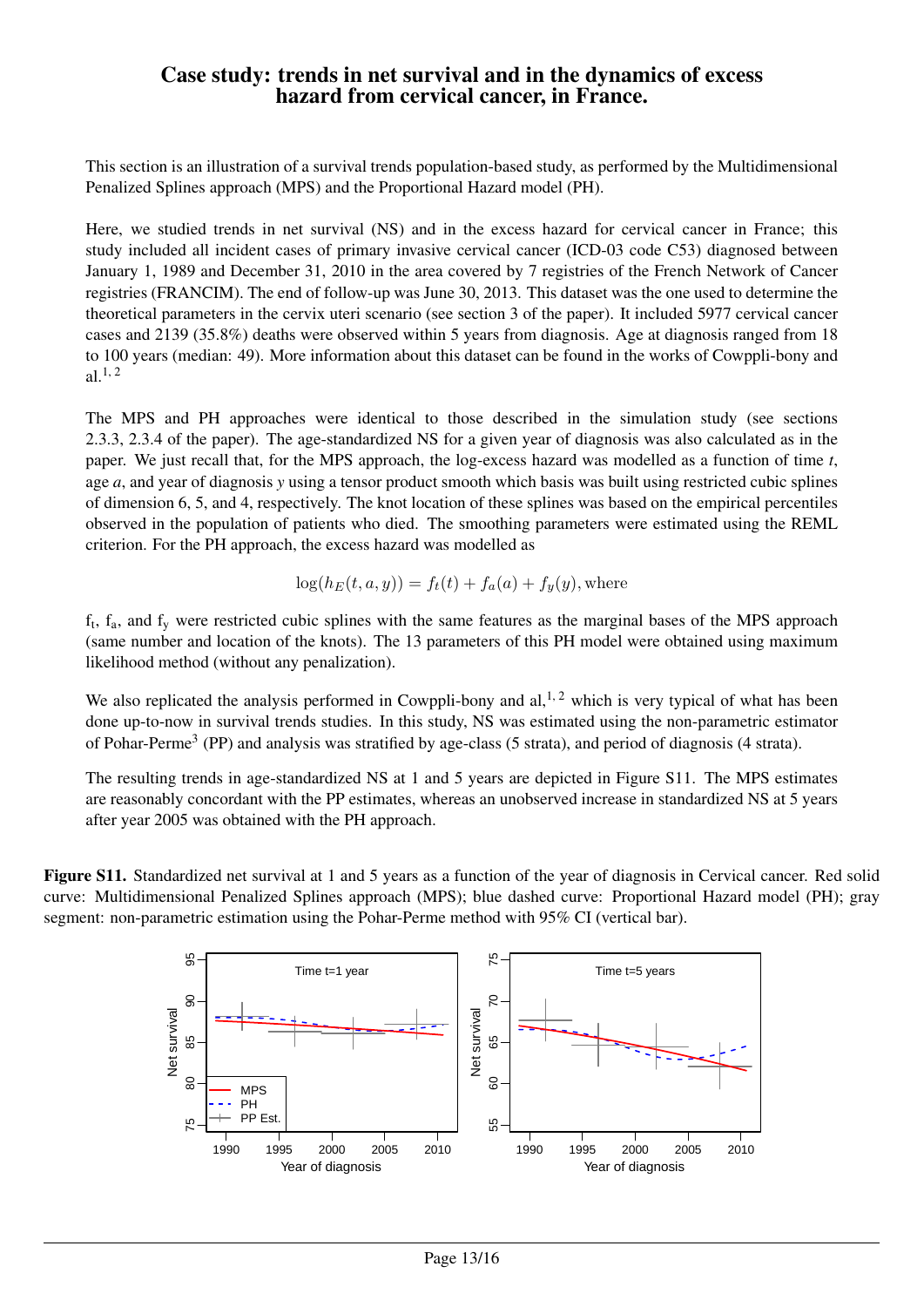Figure S12. Net survival (NS) at 1 and 5 years as a function of the year of diagnosis in Cervical cancer, by age. The gray segments correspond to the estimates by period and age-class obtained with the Pohar-Perme method with 95% CI (vertical bar). Using the Multidimensional Penalized Splines approach (MPS; red solid curve) and the Proportional Hazard approach (PH; blue dashed curve), NS was estimated at 5 ages, each age corresponding to the median of age within each of the 5 age-classes.

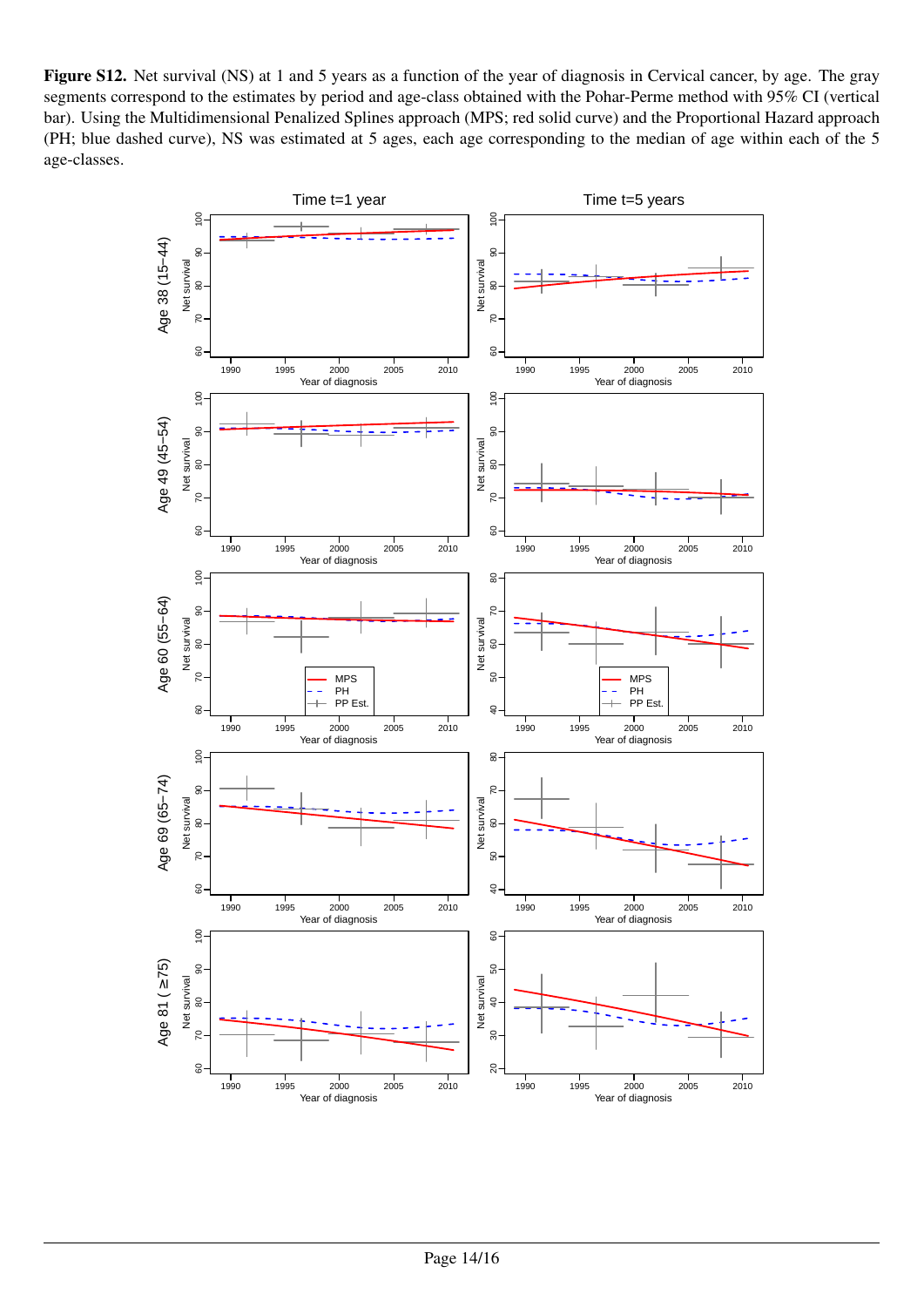Figure S12 shows the corresponding trends by age-class (PP) or at the median age determined within each class (MPS and PH approaches). The MPS approach (red solid line) showed well distinct trends in survival at 1 and 5 years across ages, with an improvement observed in younger women and deterioration in older women. This pattern was overall confirmed by the PP estimates, although variability of these estimates led to somewhat erratic behaviors. As for the PH approach (blue dashed line), the pattern of trends in survival was inevitably similar whatever the time and the age because of the constraints induced by this model: survival decreased between years 1989 and circa 2004, then increased afterwards.

Figure S13 shows the dynamics of the excess hazard by age and year of diagnosis. The PH assumption and the absence of interaction (dashed curves) can clearly be seen in this graph; for example, the resulting excess hazard for y=2000 was higher than for y=1990 whatever the time and age. Conversely, the MPS approach provided a more complex picture of the dynamics of the excess hazard, exhibiting strong time-age-year interactions. So the dynamics were different according to age; excess hazard decreased regularly with time at older ages whereas it peaked around 1.5 years from diagnosis at younger ages. Furthermore, excess hazard increased with year of diagnosis for women aged 60 and over throughout the follow-up, while, in younger ages, it mainly decreased with years of diagnosis (this led to the different NS trends according to age seen in figure S12).

Figure S13 thus provides fundamentals medical results and this kind of figure is indispensable for clinicians and epidemiologists to help them understand the way medical practises have changed patient mortality over the year of diagnosis.

Figure S13. Excess mortality hazard as a function of time since diagnosis in Cervical cancer, at 5 ages. Solid curve: excess mortality hazard using the Multidimensional Penalized Splines approach; dashed curve: excess mortality hazard using the Proportional Hazard model.



In our view, this example in cervical cancer illustrates the advantages of an efficient modelling approach, such as the MPS one, to study trends in survival and hazard. On one hand, both the degree of details and interpretation of the results are limited with stratified analyses based on PP estimator. On the other hand, the PH approach cannot describe properly the trends in survival or hazard whenever interactions are present. The MPS approach is an appealing alternative to us, as it is able to catch complex trends, but still provides smooth estimates.